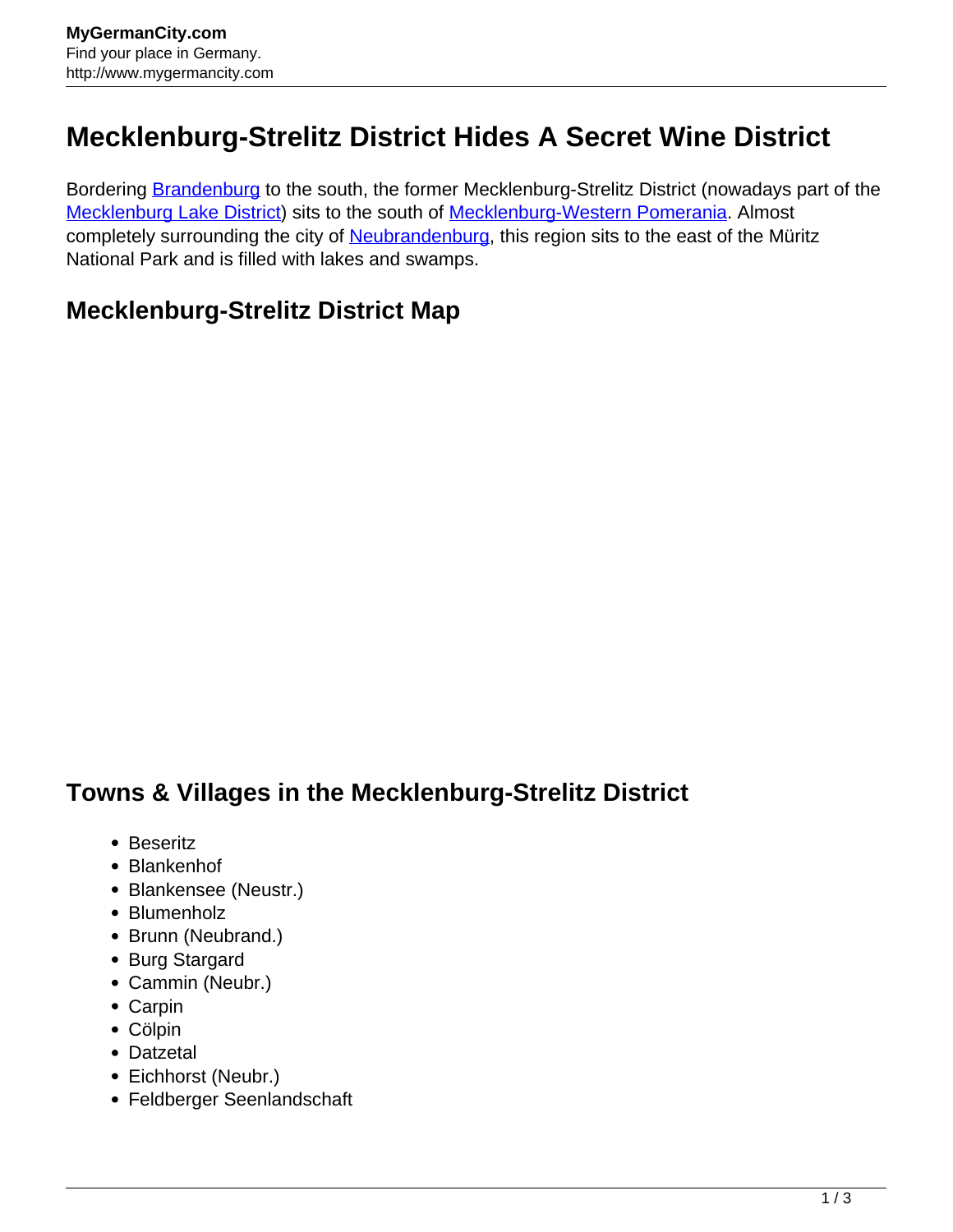- [Friedland \(Mecklenburg\)](http://www.mygermancity.com/friedland-mecklenburg)
- Galenbeck
- Genzow
- Glienke
- Godendorf
- Groß Miltzow
- Groß Nemerow
- Grünow
- Helpt
- Hohenzieritz
- Holldorf
- Klein Vielen
- Kratzeburg
- Kublank
- Lindetal
- Mildenitz
- Mirow
- Möllenbeck (Neustr.)
- Neddemin
- Neetzka
- Neuenkirchen (Neu.)
- [Neustrelitz](http://www.mygermancity.com/neustrelitz)
- Neverin
- Petersdorf (Strasb.)
- Pragsdorf
- Priepert
- Roggentin (Neustr.)
- Schönbeck
- Schönhausen
- Sponholz
- Staven
- Teschendorf (Neubr.)
- Trollenhagen
- Userin
- Voigtsdorf
- Wesenberg
- Woggersin
- Wokuhl-Dabelow
- Woldegk
- Wulkenzin